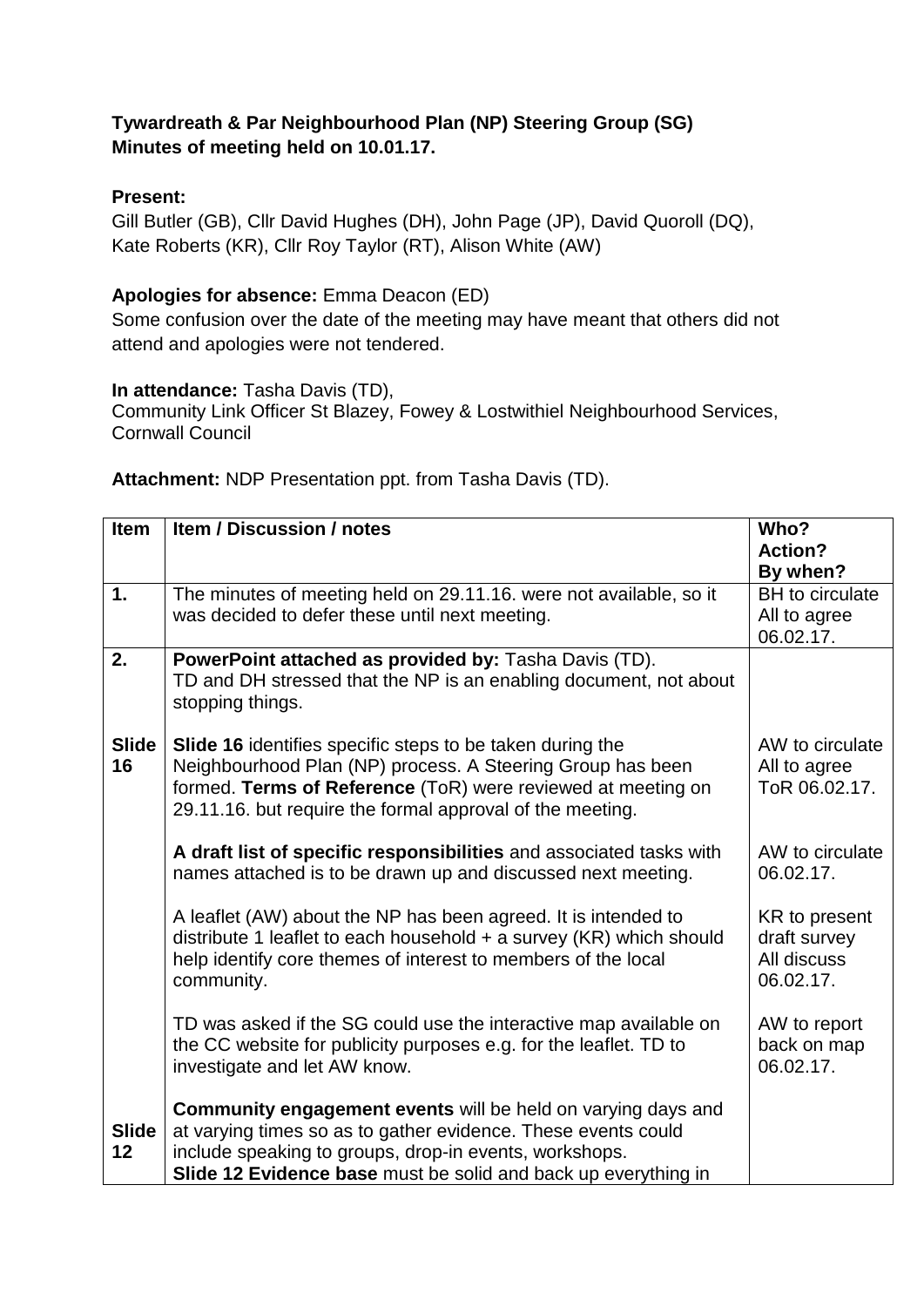| the NP.<br>e.g. What is the evidence for housing need? Do we need retirement<br>age bungalows in the parish to free up bigger houses? Do we want a<br>design guide for houses and if so, what is the evidence and rationale<br>for this?                                                                                                                                                                                                                                                                                                               |                                                    |
|--------------------------------------------------------------------------------------------------------------------------------------------------------------------------------------------------------------------------------------------------------------------------------------------------------------------------------------------------------------------------------------------------------------------------------------------------------------------------------------------------------------------------------------------------------|----------------------------------------------------|
| <b>Community engagement</b> i.e. survey, open workshops etc. is<br>considered to be robust evidence. TD highlighted the need to gather<br>the views of young people. KR suggested approaching school<br>councils, RT Par Bay Local. Community Engagement activities lead<br>to the identification of common themes which can then be explored<br>further. It is important not to pre-empt the findings as the NP must<br>represent the views of the community.                                                                                         |                                                    |
| DQ reiterated the need for focus groups on specific themes. DQ<br>suggested one person to be identified as lead for each focus group;<br>the focus group then invites others in community with relevant<br>experience to join them; focus group gathers evidence from<br>published sources and via community engagement. DQ offered to<br>take the lead on this task with a review of the skill set/experience<br>available within the SG.                                                                                                             | DQ to start<br>focus group<br>process<br>06.02.17. |
| <b>Other Points:</b><br>AW asked if community projects come under the NP. TD confirmed<br>they do not. Query whether the question on the draft survey re:<br>community projects is relevant.<br><b>Identifying evidence</b> which may be relevant to the NP is vital.                                                                                                                                                                                                                                                                                  | KR and all<br>review draft<br>survey<br>06.02.17.  |
| <b>Flooding information: St Austell Bay Resilient Regeneration</b><br>Project (STARR); much of our area is Zone1/2 for flooding. TD will<br>investigate where more information might be found and let AW know.                                                                                                                                                                                                                                                                                                                                         | AW update SG<br>06.02.17.                          |
| <b>Housing need: DH commented that the Cornwall Local Plan has</b><br>agreed a minimum of 52,500 new homes for the whole of Cornwall<br>by 2030. In our Community Area Network of St Blazey, Lostwithiel<br>and Fowey (and which includes areas such as Par, Lanlivery and<br>Tywardreath) there is a requirement for about 870 homes of which<br>480 have already been built or have planning permission. TD agreed<br>to investigate whether specific evidence of housing need in<br>Tywardreath and Par Parish is available and let AW know.        | AW update SG<br>06.02.17.                          |
| <b>Consultancy:</b> It was generally agreed that there is a lot of<br>information/research publicly available and TD suggested looking at<br>NPs drawn up by other areas. It was also agreed that current SG<br>members had a lot of relevant experience relating to the<br>areas/issues covered by NPs. DQ described how when he was<br>involved with a NP elsewhere, the consultant acted as a critical<br>friend, challenging what was being produced by the NP steering<br>group. It was decided to defer to a later date consideration of when it |                                                    |